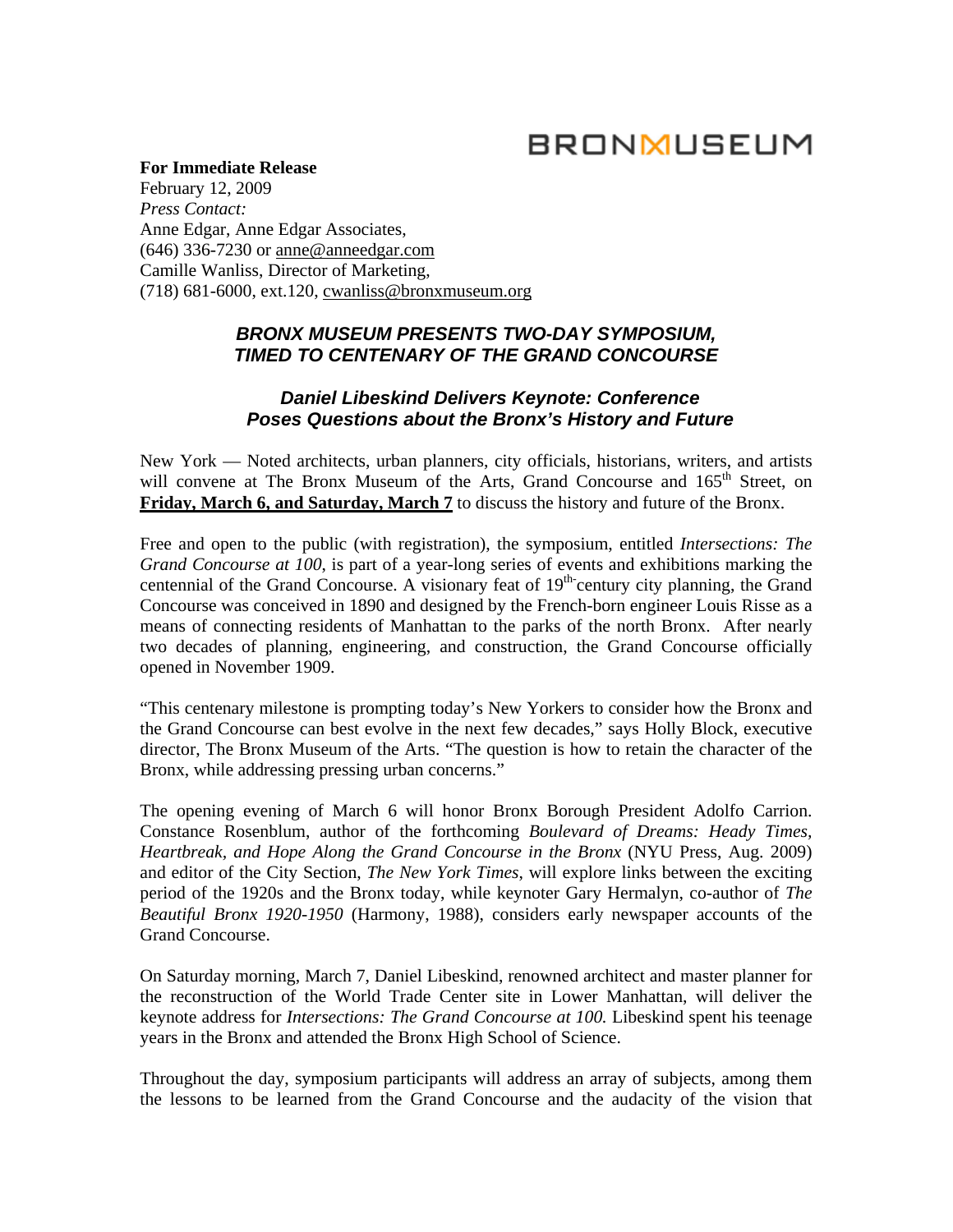produced it, the forgotten history of the Bronx Parks system, and options for a growing borough that faces crises in housing, green space, and transportation if steps are not taken for the future.

*Intersections: The Grand Concourse at 100* culminates with a workshop led by the Center for Urban Pedagogy.

## **Symposium Program Schedule**: **Friday, March 6**

| $6:30-8:00$ pm | Honoring Bronx Borough President Adolfo Carrion                                                                                                  |
|----------------|--------------------------------------------------------------------------------------------------------------------------------------------------|
|                | <b>Opening Remarks:</b>                                                                                                                          |
|                | <b>Holly Block</b> (Executive Director, Bronx Museum of the Arts)                                                                                |
|                | <b>Keynote Address:</b>                                                                                                                          |
|                | Dr. Gary Hermalyn (Executive Director, Bronx County Historical Society)<br>News accounts of the Grand Concourse in the early $20th$ century      |
|                | Featured speakers:                                                                                                                               |
|                | Prof. Ray Bromley (Professor, Geography and Planning Department, SUNY<br>Albany): The Audacity of the Concourse Project                          |
|                | Dr. Mark Naison (Professor of History & African American Studies,                                                                                |
|                | Fordham University): Ethnic Succession on the Grand Concourse<br><b>Constance Rosenblum</b> (author of the forthcoming book, <i>Boulevard of</i> |
|                | Dreams: Heady Times, Heartbreak, and Hope Along the Grand Concourse in                                                                           |
|                | the Bronx, and editor, City Section, The New York Times): The Bronx Past<br>and Present                                                          |
|                | Prof. Lloyd Ultan (Historian, Bronx County Historical Society):                                                                                  |
|                | Louis Risse and the Political Context of His Thoroughfare                                                                                        |

## **Saturday, March 7**

| $9:30 - 10:00$ am     | Registration                                                                                                                                                                                                                                                         |
|-----------------------|----------------------------------------------------------------------------------------------------------------------------------------------------------------------------------------------------------------------------------------------------------------------|
| $10:00 - 10:10$ am    | <b>Opening Remarks</b><br><b>Sergio Bessa</b> (Director of Programs, The Bronx Museum of the Arts)                                                                                                                                                                   |
| $10:10 - 10:50$ am    | Keynote Address: Daniel Libeskind (Architect)                                                                                                                                                                                                                        |
| $11:00 - 11:40$ am    | Dr. Peter Derrick (Historian, Bronx County Historical Society)<br>Creation of the Bronx Parks System                                                                                                                                                                 |
| $11:45$ am— $1:00$ pm | Bronx Architecture and the Future of the Concourse<br><b>Susan Hoeltzel</b> (Director, Lehman College Art Gallery)<br><b>Deborah Marton</b> (Director, Design Trust for Public Space)<br>Moderator: William Menking (Executive Editor, The Architect's<br>Newspaper) |
| $2:00 - 3:00$ pm      | <b>Intersections: New Art Commissions</b>                                                                                                                                                                                                                            |